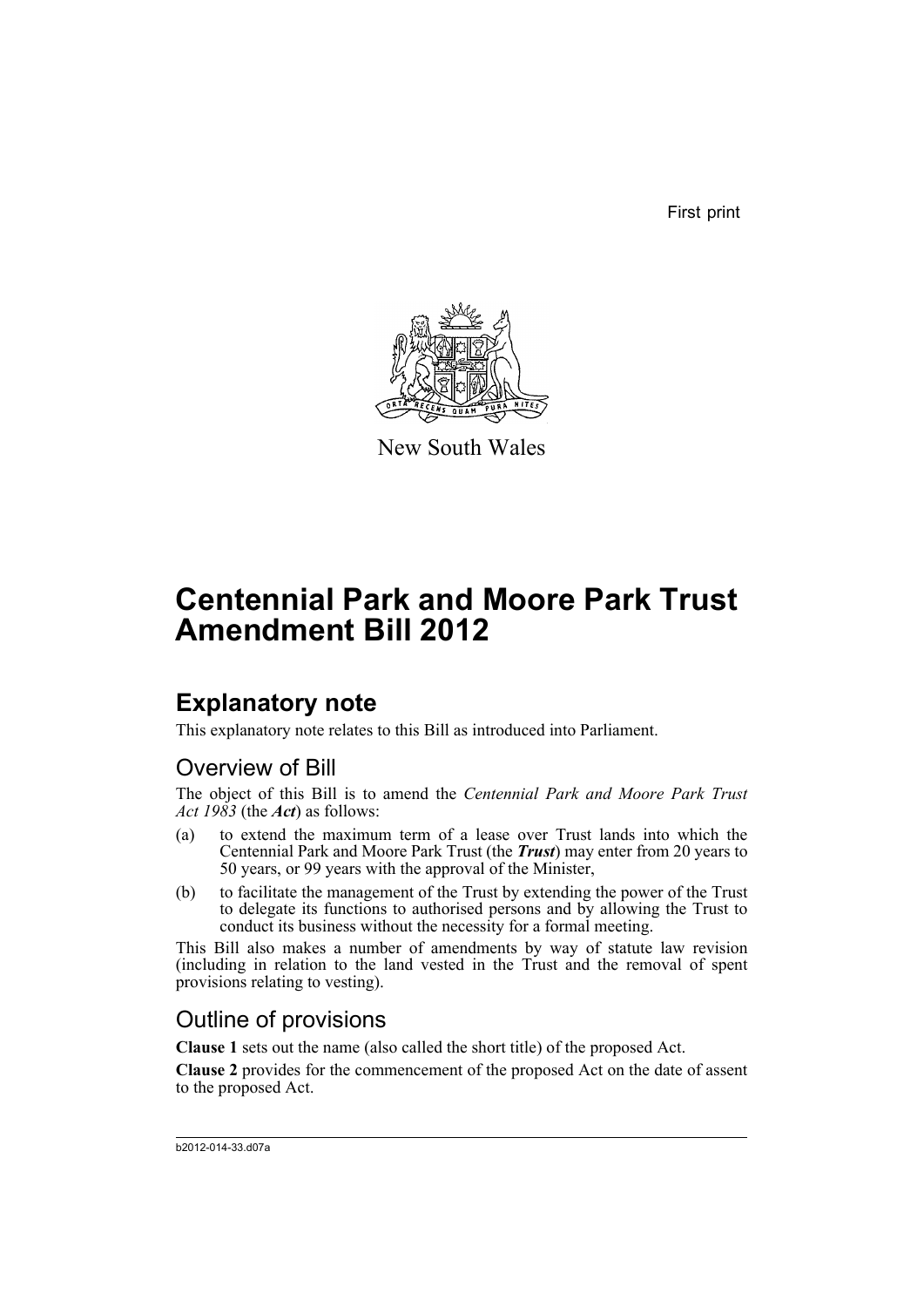Explanatory note

### **Schedule 1 Principal amendments to Centennial Park and Moore Park Trust Act 1983 No 145**

**Schedule 1 [2]** extends the maximum term of a lease over Trust lands into which the Trust may enter from 20 years to 50 years, or 99 years where approval by the Minister has been given.

**Schedule 1 [1]** modernises the power of the Trust to delegate its functions and enables functions to be delegated to State or local government agencies and their staff in addition to trustees and the staff of the Trust.

**Schedule 1 [3] allows the Trust to conduct its business without the necessity for a** formal meeting and protects the Trust, a trustee or a person acting under the direction of the Trust from personal liability for acts done or omitted to be done in good faith.

## **Schedule 2 Statute law revision amendments to Centennial Park and Moore Park Trust Act 1983 No 145**

The Schedule contains amendments that repeal spent or redundant provisions and update provisions. In particular, the Schedule repeals a range of separate provisions that have vested lands in the Trust or have divested land from the Trust. The repeal of those provisions do not affect the previous vesting or divesting of the land.

**Schedule 2** [1] omits spent provisions that relate to the commencement of the Act as originally enacted.

**Schedule 2 [2] and [3]** make consequential amendments to the definitions used in the Act, including the transfer of the standard definitions of *function*, and *exercise* a function, from a separate subsection to the alphabetical list of definitions.

**Schedule 2 [4]** confirms that all land vested in the Trust immediately before the commencement of the proposed Act is original land for the purposes of the Act, and therefore subject to the provisions of the Act that prevent the disposal or resumption of the land or restrict leasing or other dealings in the land.

**Schedule 2 [5] and [14]** update references to repealed Acts.

**Schedule 2 [7]** repeals a Part relating to the Eastern Distributor that is largely redundant following the completion of the construction of the Eastern Distributor. **Schedule 2 [6] and [27]** make consequential amendments. **Schedule 2 [20]–[24]** preserve the operation of provisions in the repealed Part relating to the maintenance of the Eastern Distributor, in particular the grant of permanent licences to Roads and Maritime Services over certain land revested in the Trust following the completion of road construction.

**Schedule 2 [8]** omits a Part relating to the financial year of the Trust that is no longer necessary because of section 4 of the *Public Finance and Audit Act 1983*.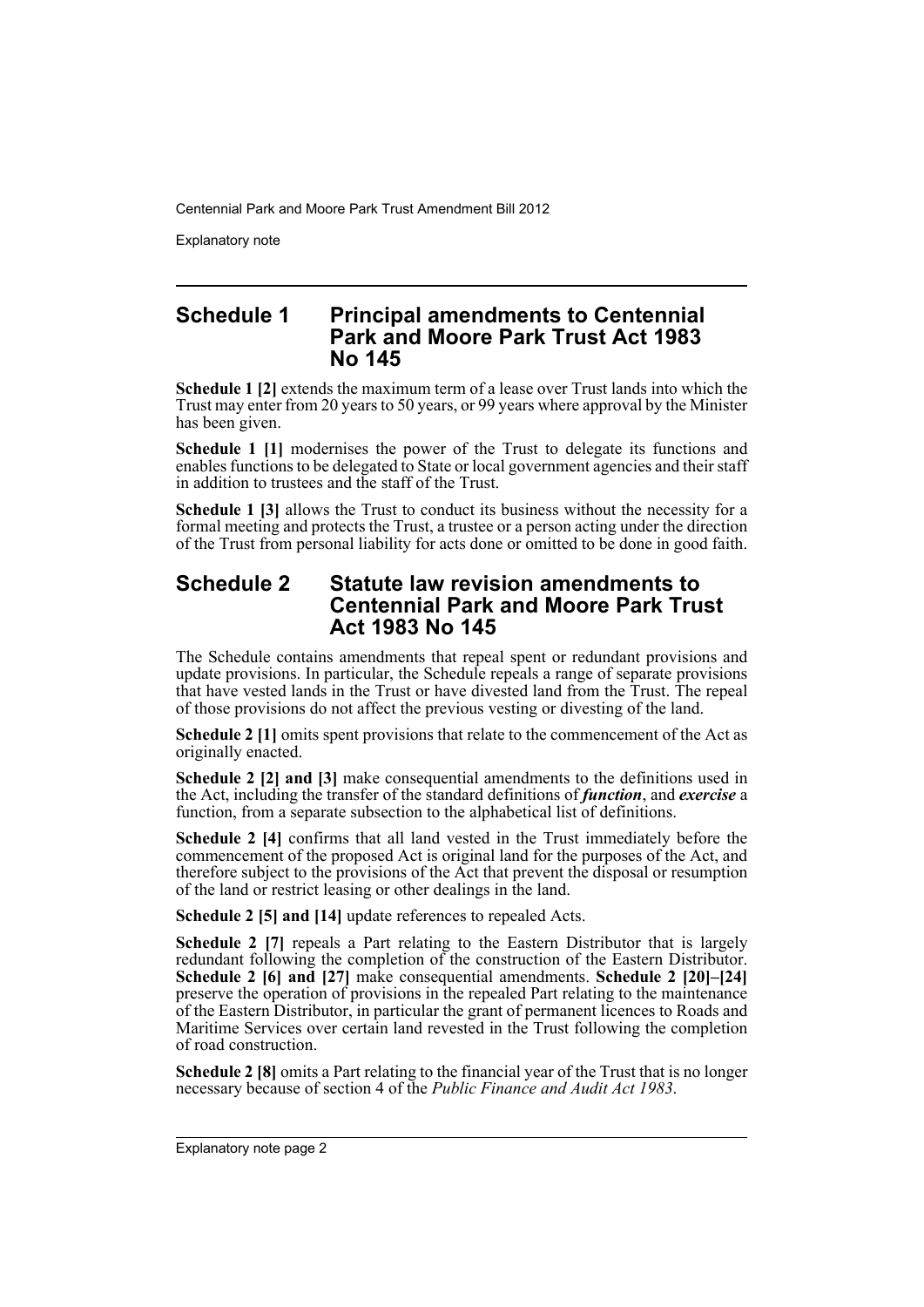Explanatory note

**Schedule 2 [9]** omits provisions that are redundant because the vesting of the Sydney Showground land to which it relates has occurred. **Schedule 2 [28]** makes a consequential amendment.

**Schedule 2 [10]** omits provisions that are redundant because the vesting of the original land to which they relate has occurred. **Schedule 2 [26]** makes a consequential amendment.

**Schedule 2** [11] omits a provision relating to annual reports that is unnecessary because the *Annual Reports (Statutory Bodies) Act 1984* applies to the Trust.

**Schedule 2 [12]** omits a provision relating to the making of regulations that is unnecessary because of section 42 (2) of the *Interpretation Act 1987*.

**Schedule 2 [13]** omits a provision that is no longer necessary because of section 64A of the *Interpretation Act 1987*.

**Schedule 2 [15]** omits a provision relating to the common seal of the Trust that is unnecessary because section 50 (2) of the *Interpretation Act 1987* applies to the Trust.

**Schedule 2 [16]** enables regulations of a savings and transitional nature to be made as a consequence of the proposed Act. **Schedule 2 [25]** contains a specific savings provision relating to previous vestings and the divesting of Trust lands.

**Schedule 2 [17] and [19]** insert, in certain transitional provisions, the dates on which Schedule 2 to the Act and Schedule 1 (5) to the *Centennial Park Trust (Amendment) Act 1991* commenced so as to make those transitional provisions a more complete historical record.

**Schedule 2 [18]** omits spent savings and transitional provisions.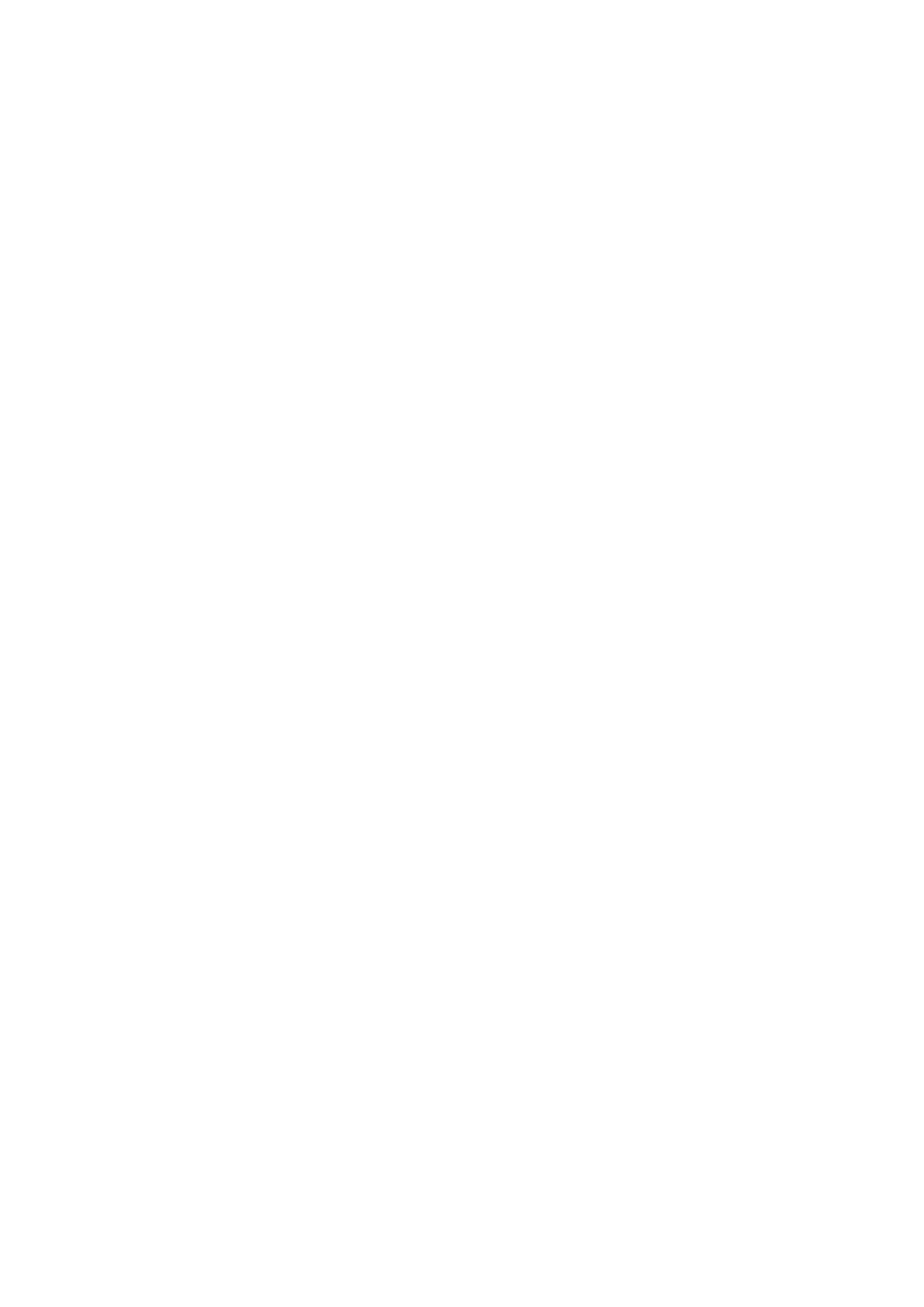First print



New South Wales

# **Centennial Park and Moore Park Trust Amendment Bill 2012**

## **Contents**

|            |                                                                                            | Page |
|------------|--------------------------------------------------------------------------------------------|------|
|            | Name of Act                                                                                |      |
|            | Commencement                                                                               | 2.   |
|            | Schedule 1 Principal amendments to Centennial Park and Moore Park<br>Trust Act 1983 No 145 | 3.   |
| Schedule 2 | Statute law revision amendments to Centennial Park and<br>Moore Park Trust Act 1983 No 145 | 5.   |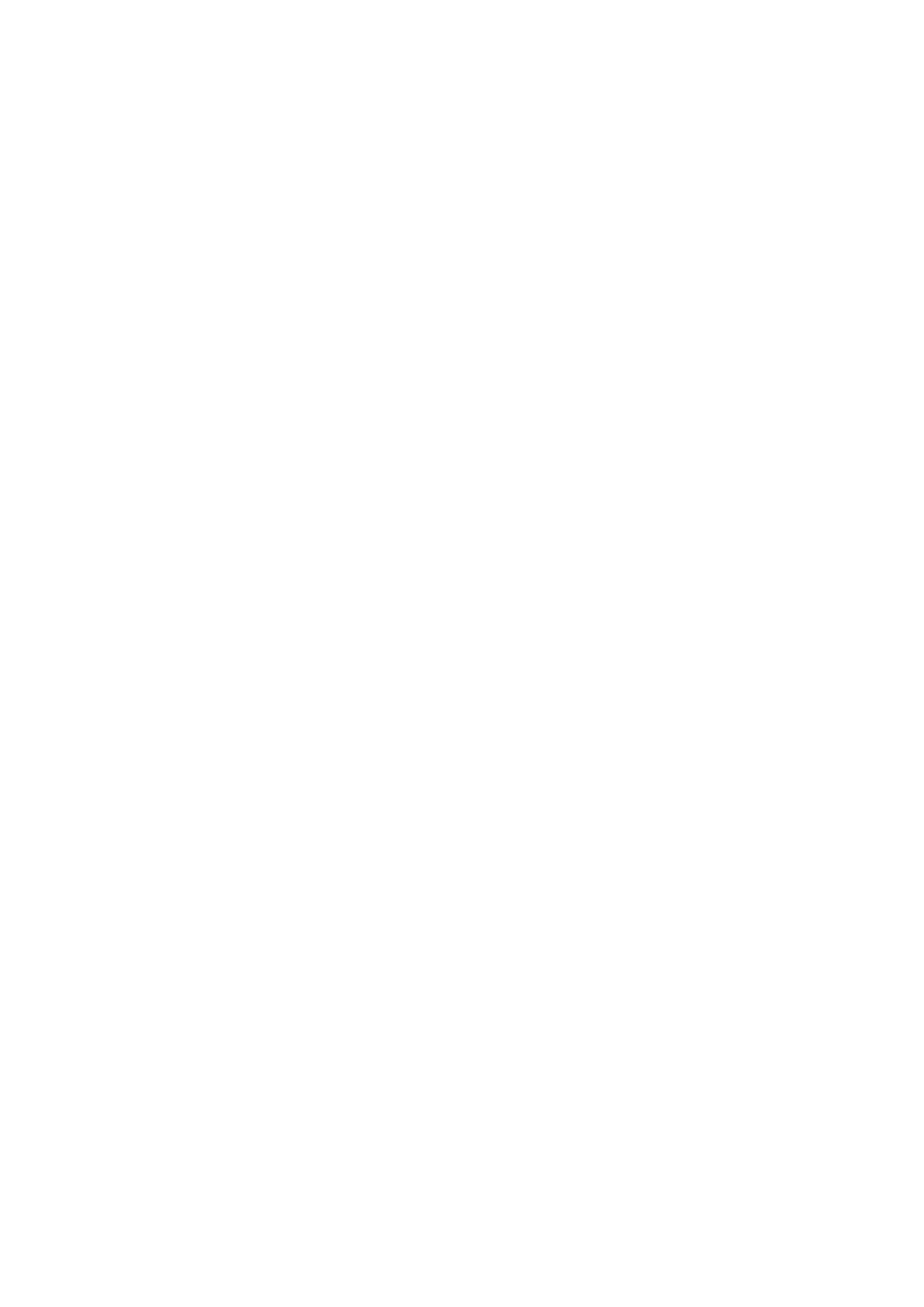

New South Wales

# **Centennial Park and Moore Park Trust Amendment Bill 2012**

No , 2012

## **A Bill for**

An Act to amend the *Centennial Park and Moore Park Trust Act 1983* in relation to the leasing of Trust lands; and for other purposes.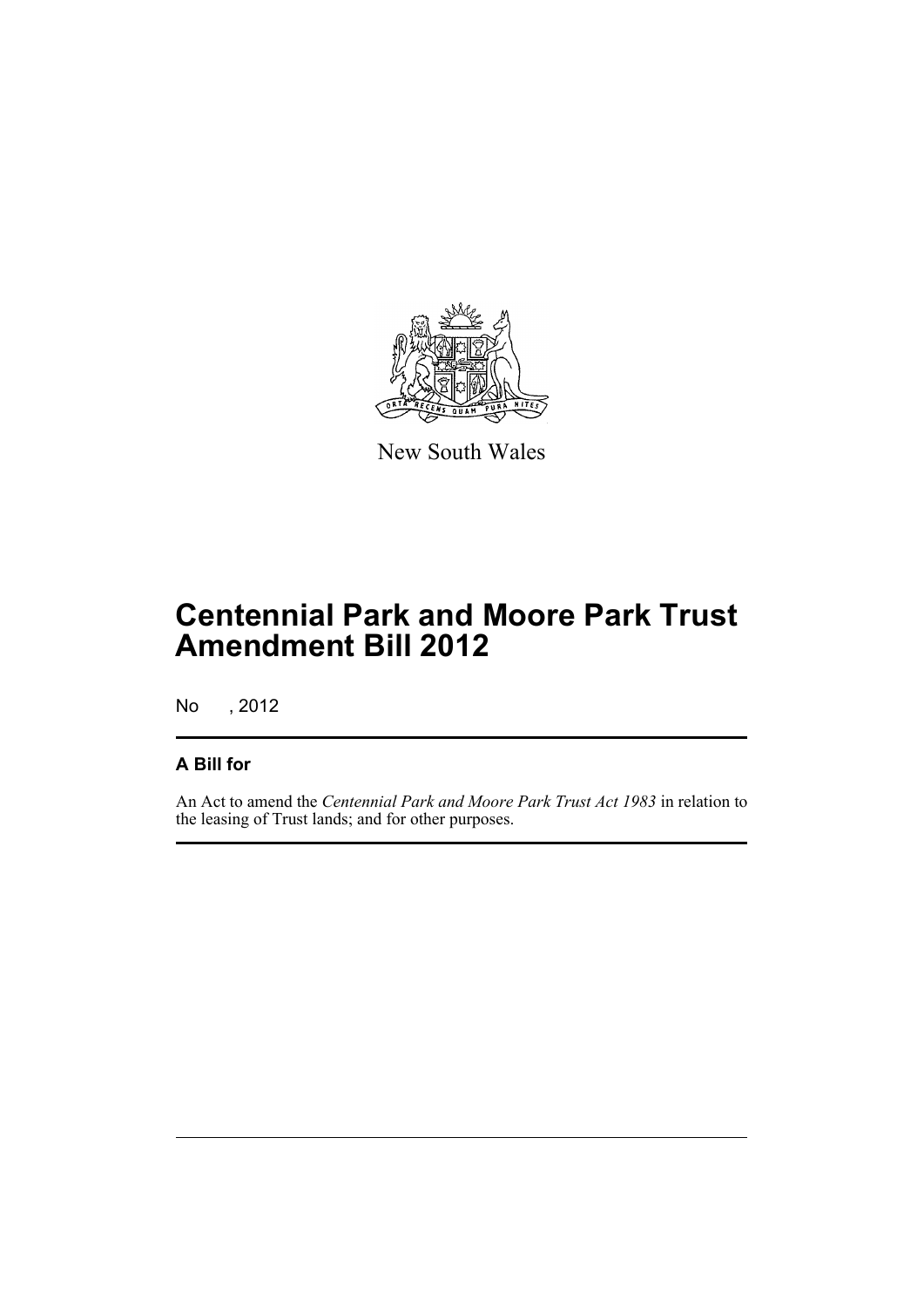<span id="page-7-1"></span><span id="page-7-0"></span>

| The Legislature of New South Wales enacts:                                 |               |
|----------------------------------------------------------------------------|---------------|
| Name of Act                                                                | $\mathcal{P}$ |
| This Act is the Centennial Park and Moore Park Trust Amendment<br>Act 2012 | 3<br>4        |
| Commencement                                                               | 5             |
| This Act commences on the date of assent to this Act.                      | 6             |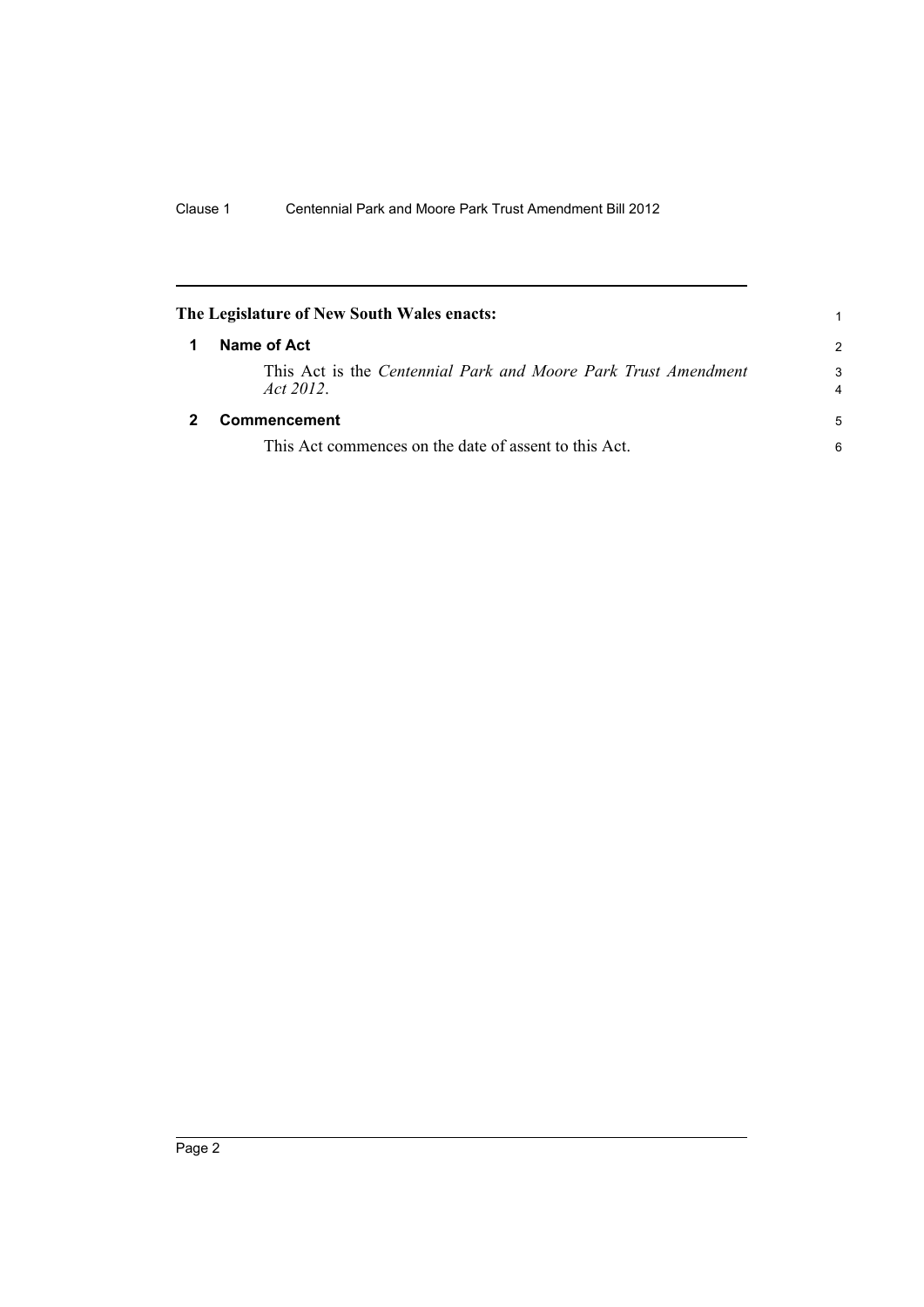Principal amendments to Centennial Park and Moore Park Trust Act 1983 No 145 Schedule 1

## <span id="page-8-0"></span>**Schedule 1 Principal amendments to Centennial Park and Moore Park Trust Act 1983 No 145**

### **[1] Section 15**

Omit the section. Insert instead:

#### **15 Delegation of Trust's functions**

- (1) The Trust may delegate to an authorised person any of its functions, other than this power of delegation.
- (2) A delegate may sub-delegate to an authorised person any function delegated by the Trust if the delegate is authorised in writing to do so by the Trust.
- (3) In this section, *authorised person* means:
	- (a) a trustee, or
	- (b) the Director or any member of staff of the Trust, or
	- (c) a NSW Government agency or local authority, or a member of staff of any such agency or authority, or
	- (d) a person, or group of persons, of a class prescribed by the regulations.

#### **[2] Section 20 Grant of leases, easements and licences**

Omit section 20 (3). Insert instead:

(3) A lease granted under subsection (2) must not have a term that, together with the term of any further lease that may be granted under an option in respect of it, exceeds 99 years. The Trust must obtain the approval of the Minister if any such proposed lease has a term that, together with the term of any further lease that may be granted under an option in respect of it, exceeds 50 years.

#### **[3] Schedule 1 Provisions relating to trustees and procedure of the Trust**

Insert after clause 9:

#### **9A Transaction of business outside meetings or by electronic means**

- (1) The Trust may, if it thinks fit, transact any of its business by the circulation of papers among all the trustees for the time being, and a resolution in writing approved in writing by a majority of those trustees is taken to be a decision of the Trust.
- (2) The Trust may, if it thinks fit, transact any of its business at a meeting at which trustees (or some trustees) participate by

1  $\mathfrak{p}$ 3

4 5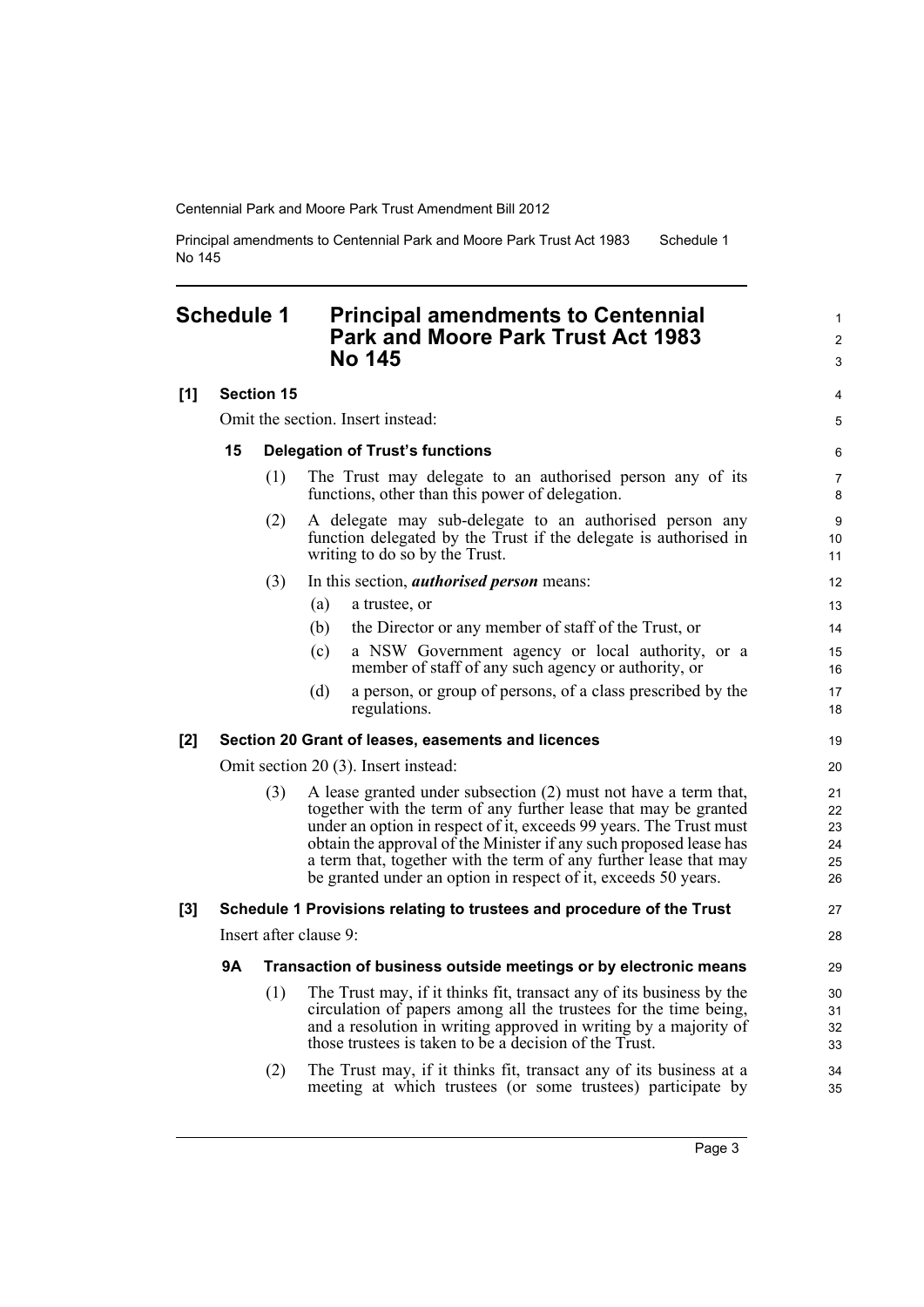Schedule 1 Principal amendments to Centennial Park and Moore Park Trust Act 1983 No 145

> telephone, closed-circuit television or other means, but only if any trustee who speaks on a matter before the meeting can be heard by the other trustees.

- (3) For the purposes of:
	- (a) the approval of a resolution under subclause (1), or
	- (b) a meeting held in accordance with subclause (2),

the Chairman and each trustee have the same voting rights as they have at an ordinary meeting of the Trust.

- (4) A resolution approved under subclause (1) is, subject to the regulations, to be recorded in the minutes of the meetings of the Trust.
- (5) Papers may be circulated among the trustees for the purposes of subclause (1) by email, facsimile or other transmission of the information in the papers concerned.

#### **9B Personal liability**

A matter or thing done or omitted to be done by the Trust, a trustee or a person acting under the direction of the Trust does not, if the matter or thing was done or omitted to be done in good faith for the purpose of executing this or any other Act, subject a trustee or a person so acting personally to any action, liability, claim or demand.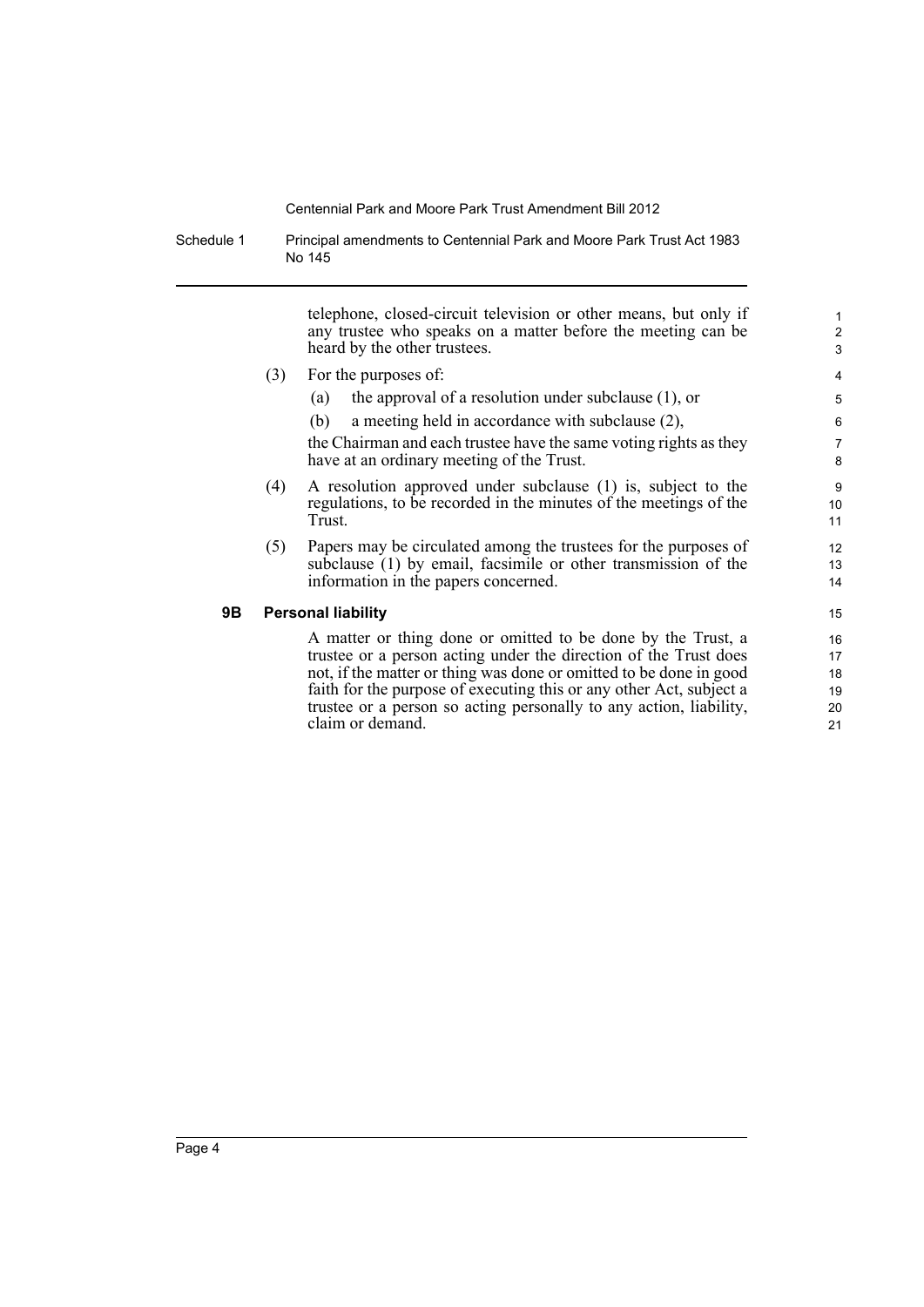Statute law revision amendments to Centennial Park and Moore Park Trust Act 1983 No 145 Schedule 2

### <span id="page-10-0"></span>**Schedule 2 Statute law revision amendments to Centennial Park and Moore Park Trust Act 1983 No 145**

|     |                  |                                                                                                                         |     | ACI 1983 NO 145                                                                                                                            | 3                   |
|-----|------------------|-------------------------------------------------------------------------------------------------------------------------|-----|--------------------------------------------------------------------------------------------------------------------------------------------|---------------------|
| [1] |                  |                                                                                                                         |     | <b>Section 2 Commencement</b>                                                                                                              | 4                   |
|     |                  | Omit the section.                                                                                                       |     |                                                                                                                                            |                     |
| [2] |                  | <b>Section 4 Definitions</b>                                                                                            |     |                                                                                                                                            | 6                   |
|     |                  | Omit the definitions of <i>original land</i> , <i>regulation</i> and <i>supplementary land</i><br>from section $4(1)$ . |     |                                                                                                                                            | $\overline{7}$<br>8 |
|     |                  | Insert in alphabetical order:                                                                                           |     |                                                                                                                                            | $\boldsymbol{9}$    |
|     |                  |                                                                                                                         |     | <i>function</i> includes a power, authority or duty, and <i>exercise</i> a<br>function includes perform a duty.                            | 10<br>11            |
|     |                  |                                                                                                                         |     | <i>original land</i> means the land that is described in section 5.                                                                        | 12                  |
|     |                  |                                                                                                                         |     | <i>supplementary land</i> means land acquired by the Trust that is not<br>original land.                                                   | 13<br>14            |
| [3] | Section 4 (2)    |                                                                                                                         |     | 15                                                                                                                                         |                     |
|     |                  | Omit the subsection.                                                                                                    |     |                                                                                                                                            | 16                  |
| [4] | <b>Section 5</b> |                                                                                                                         |     | 17                                                                                                                                         |                     |
|     |                  |                                                                                                                         |     | Omit the section. Insert instead:                                                                                                          | 18                  |
|     | 5                | <b>Trust lands-original land</b>                                                                                        |     |                                                                                                                                            | 19                  |
|     |                  | (1)                                                                                                                     |     | For the purposes of this Act, all land vested in the Trust<br>immediately before the commencement of the amending Act is<br>original land. | 20<br>21<br>22      |
|     |                  | (2)                                                                                                                     |     | In this section, <i>amending Act</i> means the <i>Centennial Park and</i><br>Moore Park Trust Amendment Act 2012.                          | 23<br>24            |
|     |                  |                                                                                                                         |     | Note. On the commencement of the amending Act, original land<br>includes the following land:                                               | 25<br>26            |
|     |                  |                                                                                                                         | (a) | the land known as Centennial Park,                                                                                                         | 27                  |
|     |                  |                                                                                                                         | (b) | the land known as Moore Park,                                                                                                              | 28                  |
|     |                  |                                                                                                                         | (c) | the land known as E. S. Marks Athletics Field,                                                                                             | 29                  |
|     |                  |                                                                                                                         | (d) | the land formerly known as Sydney Showground,                                                                                              | 30                  |
|     |                  |                                                                                                                         | (e) | the land known as Queens Park,                                                                                                             | 31                  |
|     |                  |                                                                                                                         | (f) | certain other lands (for example, Tay Reserve and Drivers<br>Triangle).                                                                    | 32<br>33            |

1 2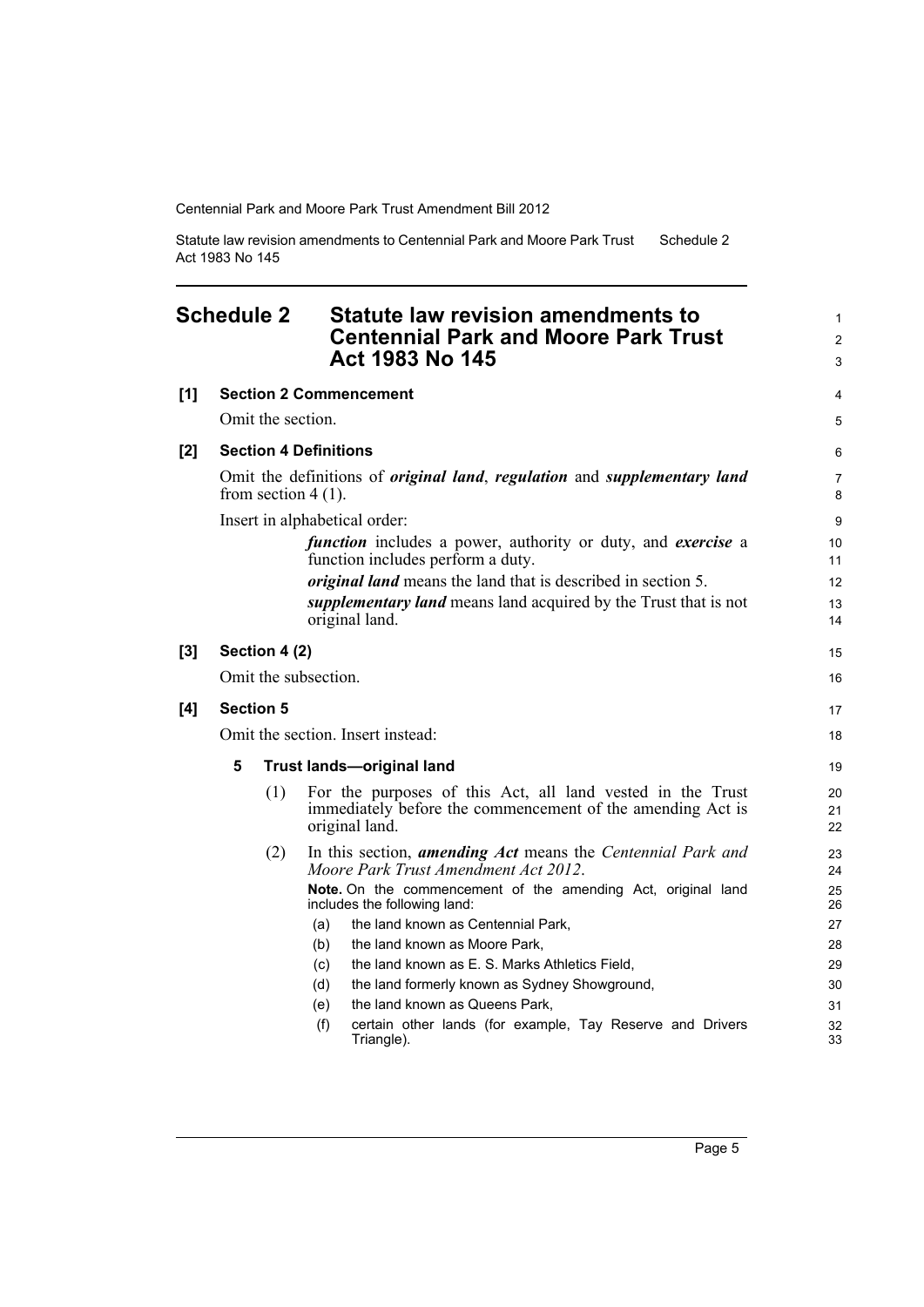| Schedule 2 | Statute law revision amendments to Centennial Park and Moore Park Trust |
|------------|-------------------------------------------------------------------------|
|            | Act 1983 No 145                                                         |

| [5]    | <b>Section 9 Functions of Trust</b>                                   | 1              |
|--------|-----------------------------------------------------------------------|----------------|
|        | Omit "Stamp Duties Act 1920" from section 9 (6).                      | $\overline{c}$ |
|        | Insert instead "Duties Act 1997".                                     | 3              |
| [6]    | Section 10 Disposal of certain land prohibited                        | 4              |
|        | Omit "Part 3A and".                                                   | 5              |
| [7]    | Part 3A Provisions relating to the Eastern Distributor                | 6              |
|        | Omit the Part.                                                        | 7              |
| [8]    | <b>Part 4 Finance</b>                                                 | 8              |
|        | Omit the Part.                                                        | 9              |
| [9]    | Part 4A Macquarie Sydney Common                                       | 10             |
|        | Omit the Part.                                                        | 11             |
| $[10]$ | Section 19 Resumption of original land requires Act of Parliament     | 12             |
|        | Omit section 19 $(1)$ and $(1A)$ .                                    | 13             |
| $[11]$ | <b>Section 21 Annual report</b>                                       | 14             |
|        | Omit the section.                                                     | 15             |
| $[12]$ | <b>Section 22 Regulations</b>                                         | 16             |
|        | Omit section 22 (4).                                                  | 17             |
| $[13]$ | Section 27 Transitional and other provisions                          | 18             |
|        | Omit the section.                                                     | 19             |
| $[14]$ | Schedule 1 Provisions relating to trustees and procedure of the Trust | 20             |
|        | Omit " <i>Public Service Act 1979</i> " from clause 4.                | 21             |
|        | Insert instead "Public Sector Employment and Management Act 2002".    | 22             |
| $[15]$ | Schedule 1, clause 12 Common seal                                     | 23             |
|        | Omit the clause.                                                      | 24             |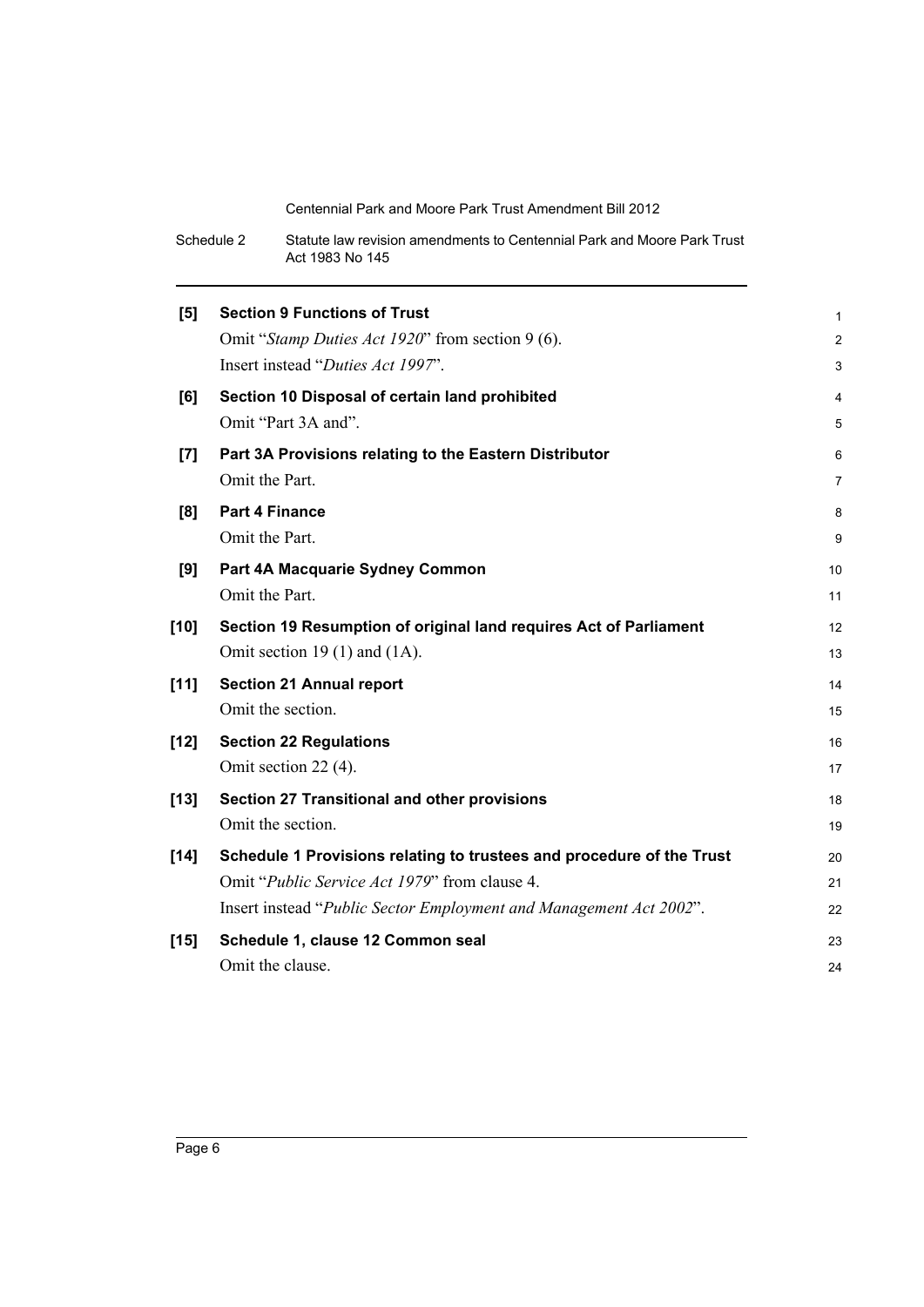Statute law revision amendments to Centennial Park and Moore Park Trust Act 1983 No 145 Schedule 2

| $[16]$ | <b>Schedule 2 Transitional and other provisions</b>                                                                                                                                                       |                                                                                                                                                                                                 |                          |  |  |
|--------|-----------------------------------------------------------------------------------------------------------------------------------------------------------------------------------------------------------|-------------------------------------------------------------------------------------------------------------------------------------------------------------------------------------------------|--------------------------|--|--|
|        | Omit "(Section 27)". Insert before Part 1:                                                                                                                                                                |                                                                                                                                                                                                 |                          |  |  |
|        |                                                                                                                                                                                                           | Part 1A Savings and transitional regulations                                                                                                                                                    | 3                        |  |  |
|        | 1Α                                                                                                                                                                                                        | <b>Regulations</b>                                                                                                                                                                              |                          |  |  |
|        | (1)                                                                                                                                                                                                       | The regulations may contain provisions of a savings or<br>transitional nature consequent on the enactment of this Act or any<br>Act that amends this Act.                                       | 5<br>6<br>$\overline{7}$ |  |  |
|        | (2)                                                                                                                                                                                                       | Any such provision may, if the regulations so provide, take effect<br>from the date of assent to the Act concerned or a later date.                                                             | 8<br>9                   |  |  |
|        | (3)                                                                                                                                                                                                       | To the extent to which any such provision takes effect from a date<br>that is earlier than the date of its publication on the NSW<br>legislation website, the provision does not operate so as: | 10<br>11<br>12           |  |  |
|        |                                                                                                                                                                                                           | to affect, in a manner prejudicial to any person (other than<br>(a)<br>the State or an authority of the State), the rights of that<br>person existing before the date of its publication, or    | 13<br>14<br>15           |  |  |
|        |                                                                                                                                                                                                           | (b)<br>to impose liabilities on any person (other than the State or<br>an authority of the State) in respect of anything done or<br>omitted to be done before the date of its publication.      | 16<br>17<br>18           |  |  |
| $[17]$ | Schedule 2, clause 1                                                                                                                                                                                      |                                                                                                                                                                                                 | 19                       |  |  |
|        | Insert "(being 2 November 1984)" after "commencement of section 27" in the<br>definition of <i>commencement</i> .                                                                                         |                                                                                                                                                                                                 |                          |  |  |
| $[18]$ | Schedule 2, clauses 3 (2), 4, 7, 8 and 10 and Parts 2A and 3                                                                                                                                              |                                                                                                                                                                                                 |                          |  |  |
|        | Omit the clauses and Parts.                                                                                                                                                                               |                                                                                                                                                                                                 |                          |  |  |
| $[19]$ | Schedule 2, clause 5                                                                                                                                                                                      |                                                                                                                                                                                                 |                          |  |  |
|        | appointed day.                                                                                                                                                                                            | Insert "(being 9 March 1992)" after "commences" in the definition of                                                                                                                            | 25<br>26                 |  |  |
| [20]   | Schedule 2, Part 4                                                                                                                                                                                        |                                                                                                                                                                                                 |                          |  |  |
|        | Transfer sections 15A, 15D-15G and 15I (which are repealed by item [7]),<br>after the following heading, as clauses $12-17$ of Schedule 2 and update<br>cross-references of those provisions accordingly: |                                                                                                                                                                                                 |                          |  |  |
|        | Part 4                                                                                                                                                                                                    | Provisions consequent on enactment of<br><b>Centennial Park and Moore Park Trust</b><br><b>Amendment Act 2012</b>                                                                               | 31<br>32<br>33           |  |  |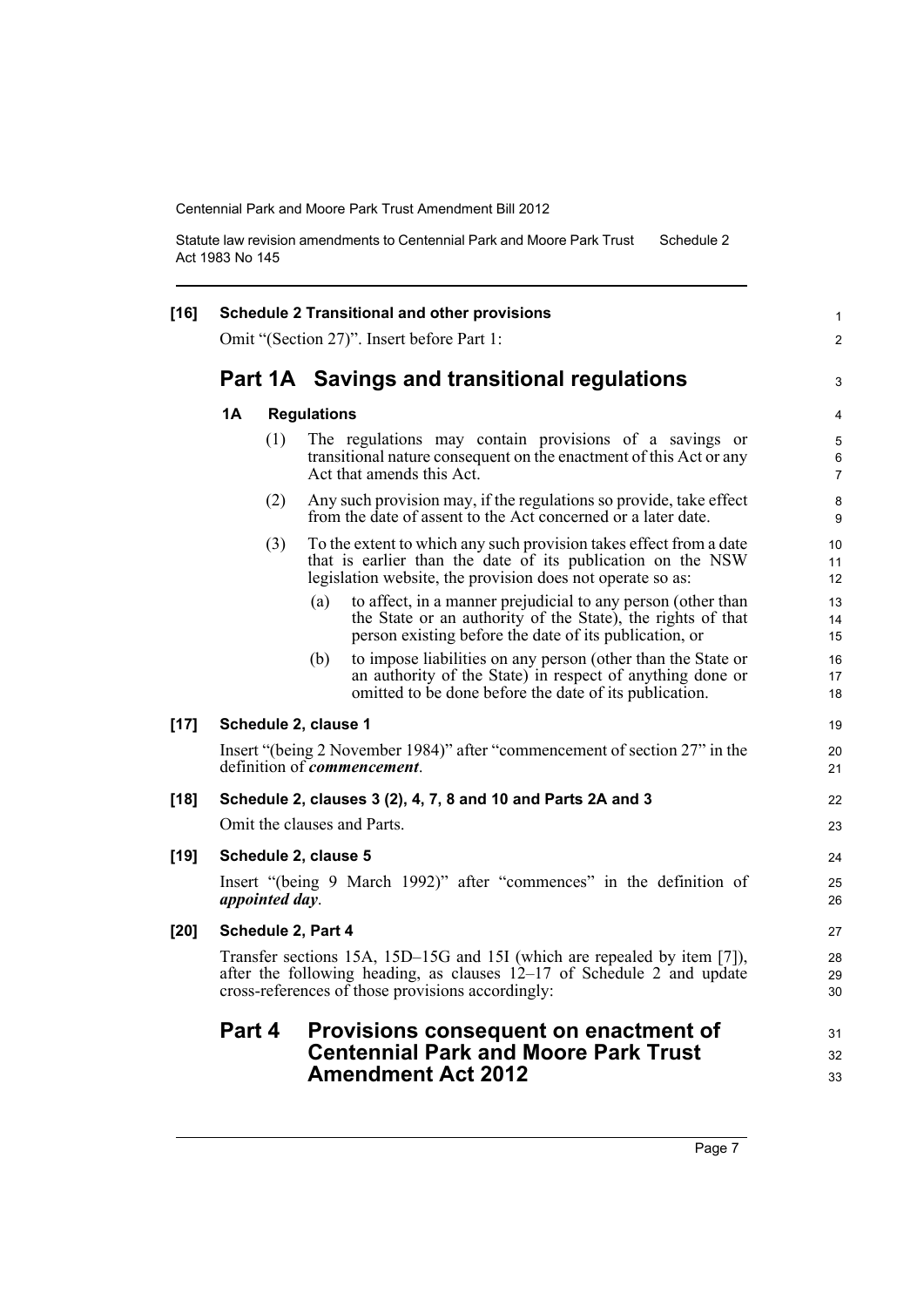|        | Schedule 2                                                                                                   | Act 1983 No 145    | Statute law revision amendments to Centennial Park and Moore Park Trust                                                                                                                          |                      |  |
|--------|--------------------------------------------------------------------------------------------------------------|--------------------|--------------------------------------------------------------------------------------------------------------------------------------------------------------------------------------------------|----------------------|--|
| $[21]$ | Schedule 2, clause 12 (as inserted by item [20])                                                             |                    |                                                                                                                                                                                                  |                      |  |
|        |                                                                                                              |                    | Omit "or the proposed road link" from the definition of <b>Eastern Distributor</b> .                                                                                                             | $\overline{2}$       |  |
| $[22]$ |                                                                                                              |                    | Schedule 2, clause 12 (as inserted by item [20])                                                                                                                                                 | 3                    |  |
|        |                                                                                                              |                    | Insert "(as in force immediately before its repeal)" after "section 15C (2)" in<br>the definition of <i>revested land</i> .                                                                      | $\overline{4}$<br>5  |  |
| $[23]$ |                                                                                                              |                    | Schedule 2, clauses 13-17 (as inserted by item [20])                                                                                                                                             | 6                    |  |
|        |                                                                                                              |                    | Omit "section", "sections" and "subsection" wherever occurring.                                                                                                                                  | $\overline{7}$       |  |
|        |                                                                                                              |                    | Insert instead "clause", "clauses" and "subclause", respectively.                                                                                                                                | 8                    |  |
| $[24]$ | Schedule 2, clause 17 (1) (as inserted by item [20])                                                         |                    |                                                                                                                                                                                                  |                      |  |
|        | Insert "(as in force immediately before the repeal of Schedule 3A)" after<br>"items 2 and 3 of Schedule 3A". |                    |                                                                                                                                                                                                  |                      |  |
| $[25]$ | Schedule 2, clause 18                                                                                        |                    |                                                                                                                                                                                                  |                      |  |
|        | Insert after clause $17$ (as inserted by item [20]):                                                         |                    |                                                                                                                                                                                                  |                      |  |
|        | 18<br>Savings relating to previous vestings and divestings of Trust<br>lands                                 |                    |                                                                                                                                                                                                  |                      |  |
|        |                                                                                                              |                    | The amendments made to this Act by the Centennial Park and<br>Moore Park Trust Amendment Act 2012 do not affect:                                                                                 | 16<br>17             |  |
|        |                                                                                                              | (a)                | the operation of any provision omitted by that Act that<br>vested land (or any interest in land) in the Trust or that<br>excluded any interest in land or other thing from that<br>provision, or | 18<br>19<br>20<br>21 |  |
|        |                                                                                                              | (b)                | the operation of any provision omitted by that Act that<br>divested land (or any interest in land) in the Trust or that<br>excluded any interest in land or other thing from that<br>provision.  | 22<br>23<br>24<br>25 |  |
| $[26]$ |                                                                                                              |                    | <b>Schedule 3 Moore Park and E S Marks Field</b>                                                                                                                                                 | 26                   |  |
|        | Omit the Schedule.                                                                                           |                    |                                                                                                                                                                                                  |                      |  |
| $[27]$ |                                                                                                              | Omit the Schedule. | <b>Schedule 3A Affected land</b>                                                                                                                                                                 | 28<br>29             |  |
|        |                                                                                                              |                    |                                                                                                                                                                                                  |                      |  |